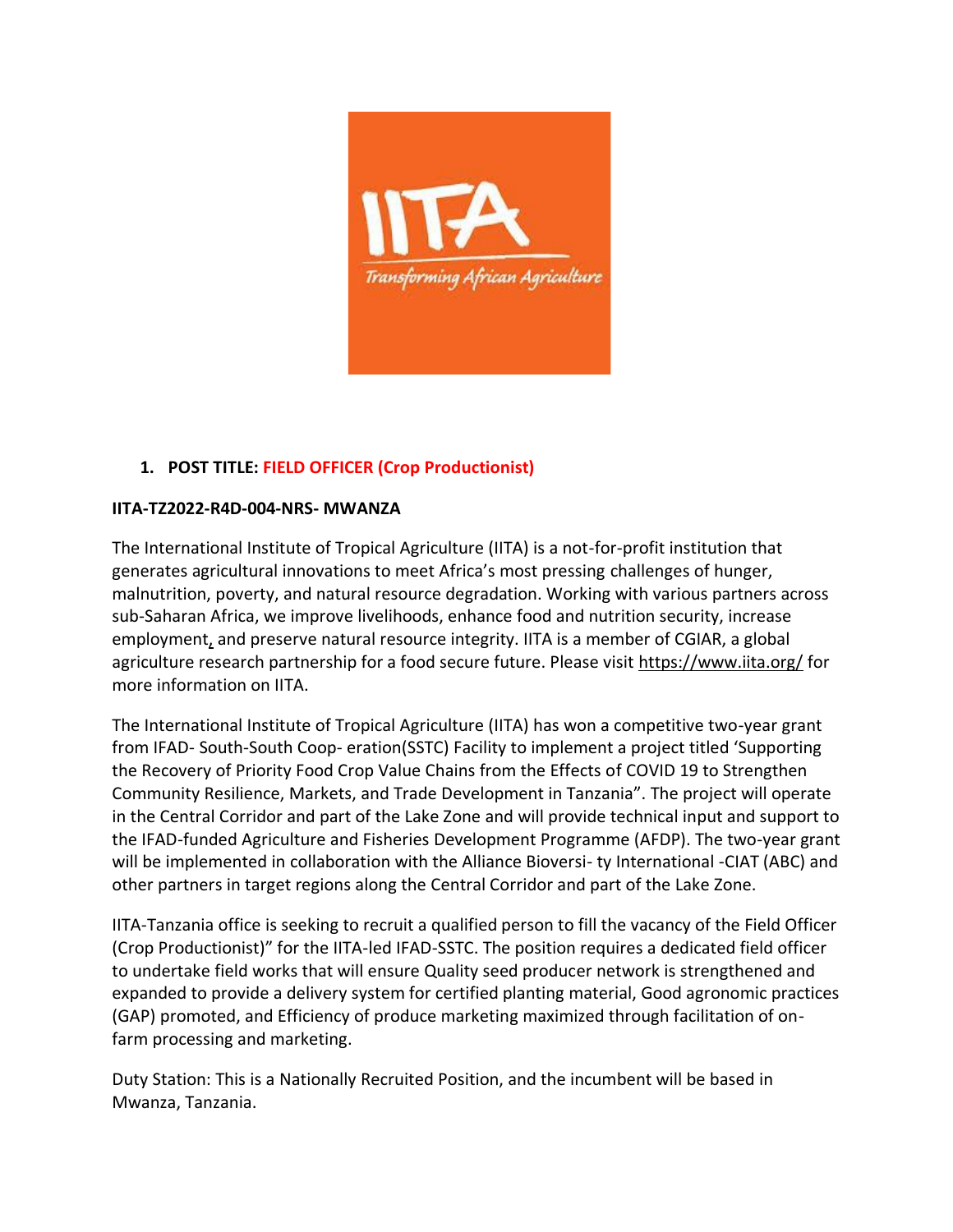## **Overall Objectives**

The overall project goal is to restore and increase the productivity and profitability of key food and oilseed crops and enhance market access for rural women and young farmers in Tanzania to mitigate the negative impact of COVID-19 and enhance resilience. Specifically, the recruited Field Officer (Crop Productionistr will implement field activities ensuring Boosting resilience of smallholder farmers through enhancing the productivity of cassava, sunflowe[r,](https://helpfuljobs.info/) and beans in semi-arid and drought-prone areas.

## **Scope of Work:**

The Field Officer (Crop Productionist)" will ensure the network of Quality seed producers is strengthened and expanded to provide a delivery system for certified planting material by identifying and promoting high yielding, disease-resistant, market suitable varieties. Train seed entrepreneurs, expand field certification to support new seed entrepreneurs, especially women and youth. Scale-out the application of the digital app to enhance seed certification and promote marketing of quality cassava seed. He will also Promote Good agronomic practices (GAP) including Digital technologies, train Farmers on-farm processing, and establishment of Marketing networks.

## **Responsibilities:**

- Management and oversight of the production activities.
- Designing Implementing and monitoring of on-farm demonstration gardens
- Coordinating with the district staff to provide extensive knowledge to farmers
- Organize and conduct training for farmers and community extension staff
- Data collection, entry, analysis, and synthesis.
- Supervision and coordination of staff, students, and field labor
- Coordinate activities with project partners as may be necessary
- Coordinating with the nutrition and market teams to ensure cooperation
- Routine planning and reporting meetings
- Any other duties as may be assigned by supervisor
- Regular reporting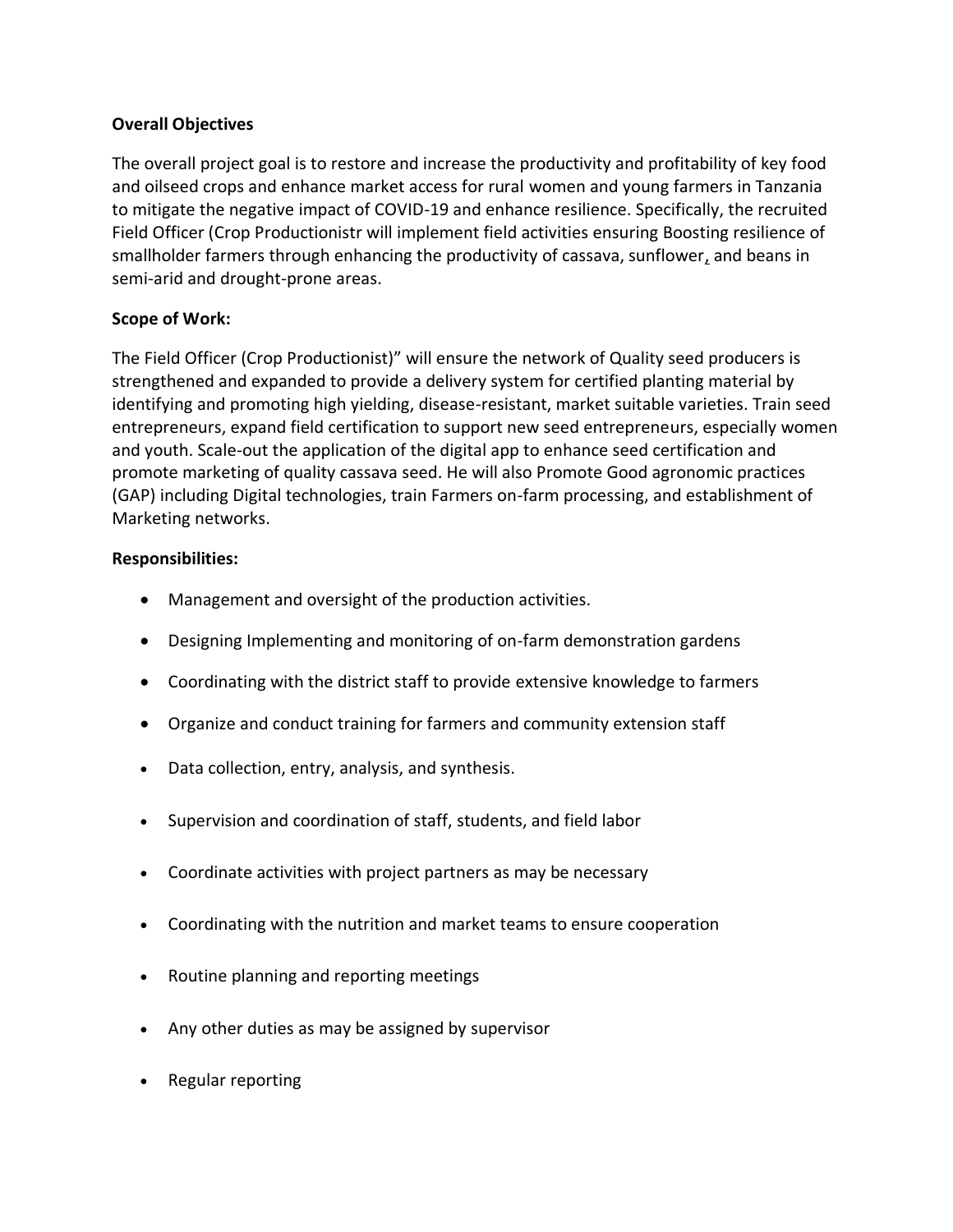# **Qualification and Experience**

- Bachelor's degree in agriculture or related field with 5 years working experience in Agricultural development.
- A strong ability to work within a team under minimum supervision and deliver results.
- Experience in data entry, data management, quality assurance, and timely reporting
- Proven knowledge of data collection tools including structured questionnaires.
- Ability to work in a multidisciplinary and multi-cultural environment 3
- Ability to liaise with other project implementing multi-disciplinary teams

## **Skills Required:**

- Excellent communication skills in English and local language
- Computer proficiency including MS Office (Word/ PowerPoint, advanced excel skills, and SPSS)
- Ability to complete multiple tasks under pressure and meet deadlines

#### **General information:**

The initial contract for the position is for two years: renewable subject to performance and availability of funds. The duty station for the position will be IITA in Mwanza. This is a nationally recruited position and IITA offers a competitive remuneration package.

# **2. POST TITLE: BUSINESS DEVELOPMENT AND MARKETING SPECIALIST – (Project Coordinator)**

#### **IITA-TZ2022-R4D-003-NRS- MOROGORO**

The International Institute of Tropical Agriculture(IITA) is a not-for-profit institution that generates agricultural innovations to meet Africa's most pressing challenges of hunger, malnutrition, poverty, and natural resource degradation. Working with various partners across sub-Saharan Africa, we improve livelihoods, enhance food and nutrition security, increase employment, and preserve natural resource integrity. IITA is a member of CGIAR, a global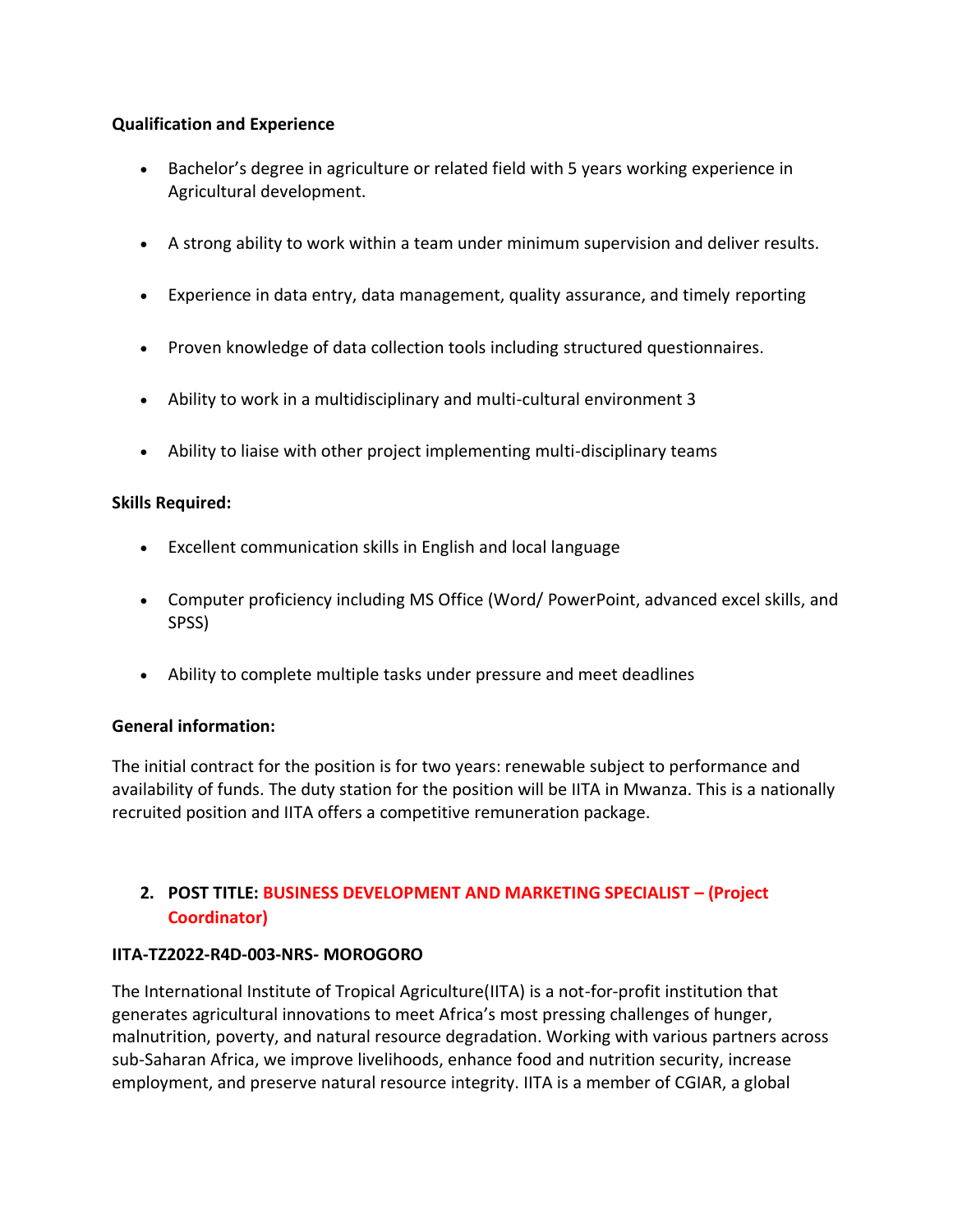agriculture research partnership for a food secure future. Please visit https:/[/www.iita.org/](http://www.iita.org/) for more information on IITA.

The International Institute of Tropical Agriculture (IITA) has won a competitive two-year grant from IFAD- South-South Cooperation (SSTC) Facility to implement a project titled 'Supporting the Recovery of Priority Food Crop Value Chains from the Effects of COVID19 to Strengthen Community Resilience, Markets, and Trade Development in Tanzania". The project will operate in the Central Corridor and part of the Lake Zone and will provide technical input and support to the IFAD-funded Agriculture and Fisheries Development Programme (AFDP). The two-year grant will be implemented in collaboration with the Alliance Bioversity International -CIAT (ABC) and other partners in target regions along the Central Corridor and part of the Lake Zone.

The second project titled BASICS II (Building An Economically Sustainable Integrated Cassava Seed Systems), is funded by Bill and Melinda Gates Foundation with a vision of developing and commercializing the cassava seed supply chain-from the pre-basic seed of officially released varieties to the farmers through a network of government-certified commercial cassava seed entrepreneurs located throughout the primary cassava growing regions of Tanzania.

It is a five-year project which has been operating in Nigeria since 2020 and now has been extended to Tanzania with effect from 2022.

IITA-Tanzania office is seeking to recruit a qualified person to fill the vacancy of the Business Development and Marketing Specialist (Project Coordinator) for the IITA-led IFAD-SSTCand BASIC-II projects'areas respectively.

Duty Station: This is a Nationally Recruited Position, and the incumbent will be based in Morogoro, Tanzania.

# **Purpose and Overall Objectives**

The overall objective of the IFAD-SSTC funded project is to restore and increase the productivity and profitability of key food and oilseed crops and enhance market access for rural women and young farmers in Tanzania to mitigate the negative impact of COVID-19 and enhance resilience, and for BASICS II project is to provide farmers with access to affordabl[e,](https://helpfuljobs.info/) quality-assured seeds of cassava varieties in demand by local food and processor markets through the establishment of a commercially viable seed value chain operating across breeder, foundation, and commercial seed levels. This value chain will enable more efficient dissemination and adoption of new varieties to improve productivity, raise incomes of cassava growers and seed entrepreneurs, enhance gender equity, and contribute to inclusive agricultural transformation in Nigeria and Tanzania."

# **Scope of Work:**

Linder IFAD -SSTC Project the Business Development and Marketing Specialist (Project Coordinator) will ensure the structured components are well coordinated by ensuring the boosted resilience of smallholder farmers through enhancing the productivity of cassava in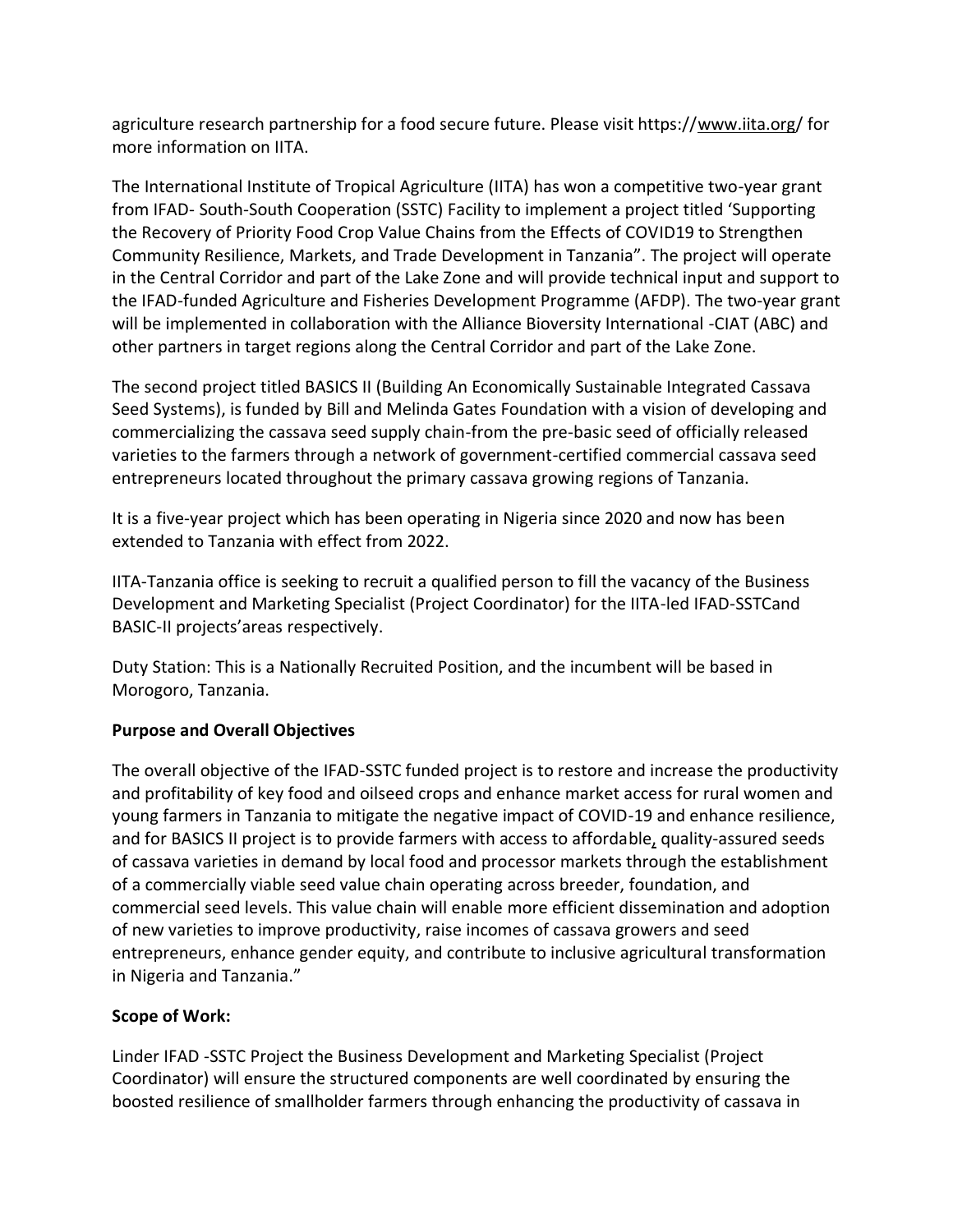drought-prone areas. Increased linkages between smallholder farmers and domestic and export markets in the cassava, beans, and sunflower value chains and manage the project, coordination of IITA-CIAT project activities, facilitate South-South collaboration, align the project activities with AFDP, gender integration, and M&E.

Subsequently, under the BASICS-II project, s/he will ensure Integration of Breeding and Seed System Activities, Development of Early Generation Seed Enterprises, Development of Commercial Seed Entrepreneurs, Development of the Processor-Associated Seed System Model, Quality Control and Disease Management and Catalysing Scaling and Replication through Partners. The coordinator will ensure the team's approach to achieving these outcomes is a continuation and strengthening of the innovative approaches undertaken during the current phases of BASICS-I and BEST but enhanced with changes informed by lessons learned over the past 5 years.

# **Responsibilities:**

- Provide overall leadership and coordination of projects teams to ensure that project targets are achieved within the set timelines and corresponding budgets.
- Develop elaborate work plans for all actions and activities of the projects including preparation of planning, implementation, reporting, monitoring, and evaluation studies.
- For the IFAD-SSTC project, create efficient mechanisms for synergies and extensive sharing of knowledge between the project and the IFAD-funded Agriculture and Fisheries Development Programme (AFDP)
- Managing successful relationships with the government, donor agencies, the business community, related donor-funded projects, and other stakeholders as required
- Prepare the periodic financial and technical reports which include- quarterly, semiannual, and annual reports.
- Establish and strengthen productive partnerships with the public (district)and private sector partners to facilitate learning and knowledge sharing.
- Organize coordination-planning and review meetings with the project implementing partners
- Work closely with the MEL officer to develop a performance management plan for the projects and monitor the implementation processes to track milestones.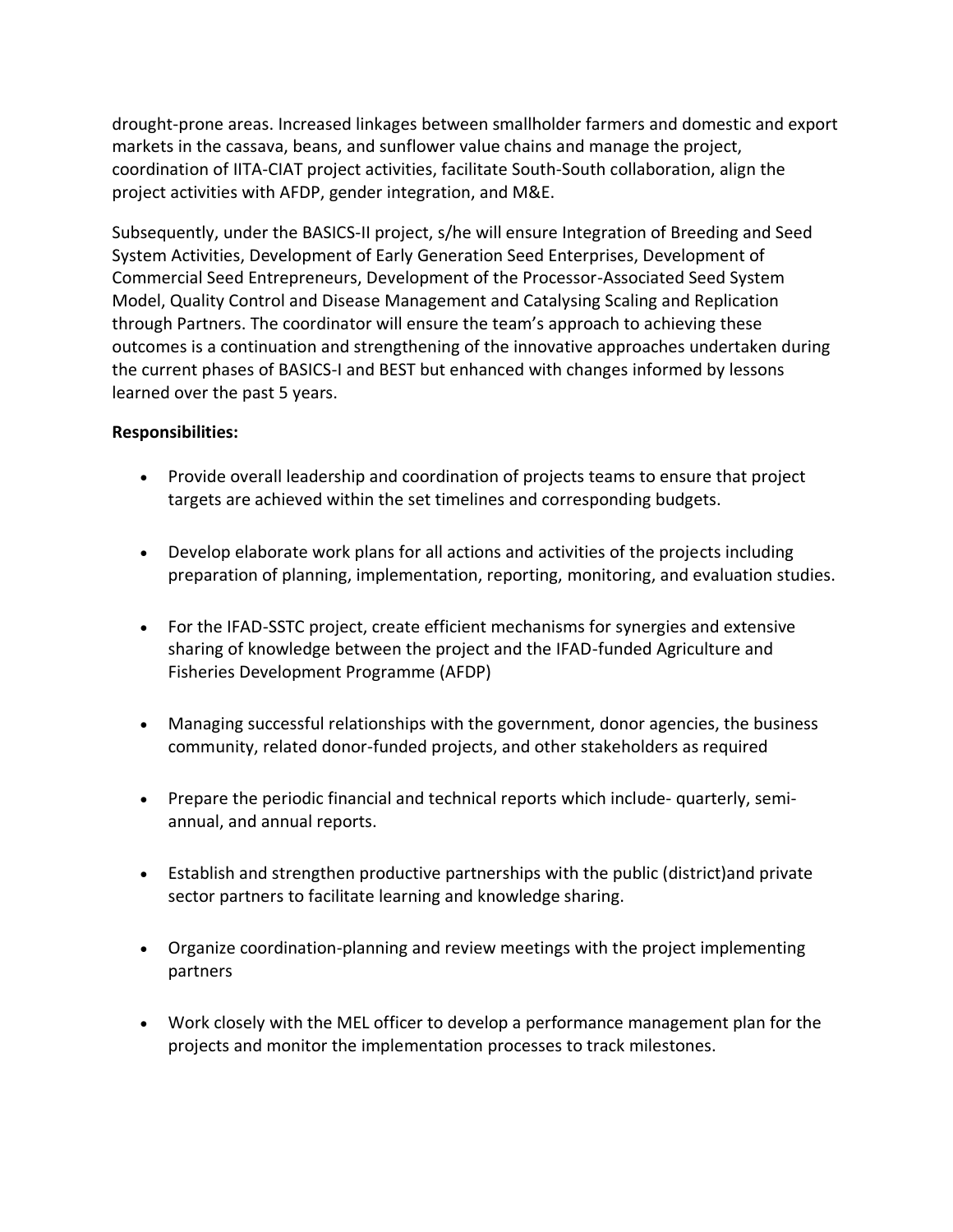- Ensuring daily management of the projects and assuming full accountability of projects results.
- Responsible for day-to-day operational coordination of partner activities,
- Contribute to the publication of action research results and success stories.
- Ensuring effective and efficient management of project's compliance with planning, monitoring, evaluation, performance, and reporting.
- Work closely with the projects Finance Administrator to ensure monitoring and strict budgetary adherence.
- Work closely with the projects Finance Administrator to review and ensure timely submission of regular financial reports
- Perform other activities as may be assigned by the supervisor.

#### **Qualification and Experience**

The candidate should have a master's degree relevant to general agriculture, agribusiness, and seed systems or its equivalent from a recognized university with experience in agricultural technology transfer, marketing, and management of partnerships.

A minimum of five years of senior level field experience in cassava productivity and seed business system

#### **Core Competencies:**

- Experience of at least 5 years as a project manager/ coordinator of large-scale agricultural development projects, in East Africa and Tanzania in particular.
- Having experience and a good understanding of productio[n,](https://helpfuljobs.info/) markets, sustainable seed systems development, marketing challenges, and opportunities in Tanzania
- Demonstrated ability to integrate gender, youth, and private sector engagement issues into development projects
- Ability to work collegially and collaboratively in a multidisciplinary and multi-cultural environment.